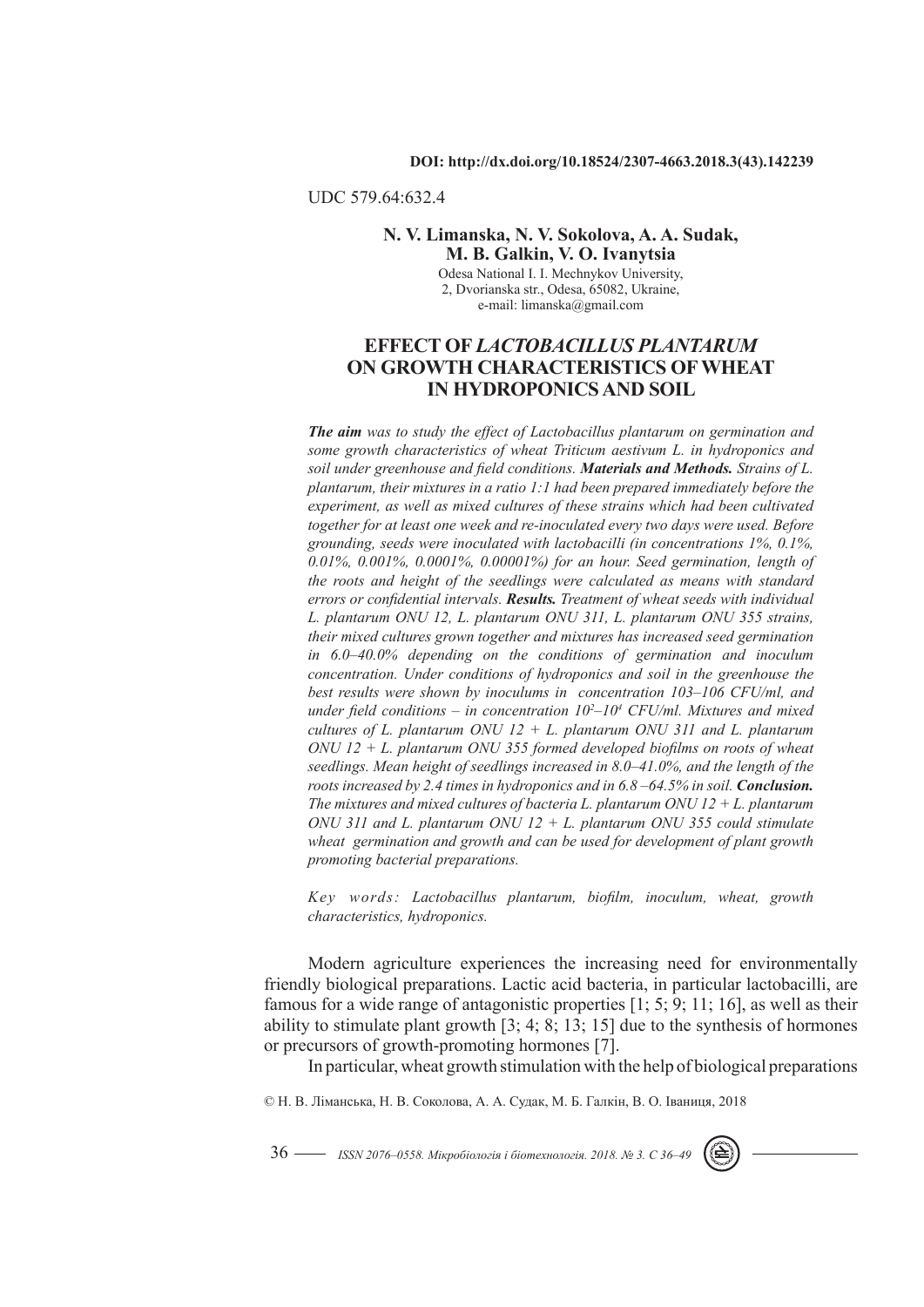might be possible not only in field conditions, but also in hydroponics, including the future possibility of cultivating wheat in artificial conditions, including space stations [12; 14].

Previous studies conducted on wheat seedlings in moist chambers, demonstrated high stimulatory effect of *L. plantarum* strains on germination and growth characteristics of seedlings [3], however further investigations under conditions more close to natural were needed.

*The aim* of this work was to study the effect of bacteria *L. plantarum* on germination and some growth characteristics of wheat *Triticum aestivum* L. in hydroponics and soil under greenhouse and field conditions.

## **Materials and Methods**

In this investigation, stimulatory activity of the next bacterial strains from the collection of the Department of Microbiology, Virology and Biotechnology of Odesa National I. I. Mechnykov University (ONU) was studied: *L. plantarum*  ONU 12, *L. plantarum* ONU 311, *L. plantarum* ONU 355; a mixture of strains *L. plantarum* ONU 12, *L. plantarum* ONU 311, *L. plantarum* ONU 12, *L. plantarum*  ONU 355 and mixed cultures of *L. plantarum* ONU 12, *L. plantarum* ONU 355 and *L. plantarum* ONU 12, *L. plantarum* ONU 311. All *L. plantarum* strains were originally isolated from grapes and stored at  $-80$  °C in 20% glycerol.

Lactobacilli were grown for 24 hours in a liquid MRS medium [6] at 37 ºС. Daily cultures of lactobacilli at the concentration of 10<sup>8</sup> CFU/ml were used to prepare the dilutions: 1%, 0.1%, 0.01%, 0.001%, 0.0001%, 0.00001%.

A mixture of strains was created by mixing the overnight cultures of different strains of lactobacilli in a ratio 1:1 and immediately used in the experiment (for dilutions and treatment).

A mixed culture of lactobacilli was created by mixing the overnight cultures of different strains of lactobacilli in a ratio 1:1 and cultivating them together for a week with re-inoculation every two days. For the experiment, a mixed culture was grown overnight to reach the concentration of 10<sup>8</sup> CFU/ml.

The conditions of hydroponics were modeled using Aquasave S. gel. The test plant used in the research was wheat *Triticum aestivum* L., variety Odeska ozyma. Prior to the experiments, the seed surface was sterilized with 25% hydrogen peroxide during one minute, and washed thrice in sterile distilled water (SDW).

In all the experiments, the seeds were soaked in prepared bacterial suspensions or SDW for 60 minutes.

In the experiments with hydroponics, seeds were later transferred to germinate on Aquasave S gel in glassware. The control group were seeds soaked for 60 min in SDW. Germination was carried out in a greenhouse in Aquasave S gel for the period of seven days.

In the experiments with soil in a greenhouse, commercial soil "Poliskyi Universalnyi" with high content of peat was used; the soil was not sterilized before sowing. Wheat seeds were similarly soaked in bacterial suspensions for one hour and then sowed in plastic cups with soil.

The experiments in the open field were conducted in the south-Ukrainian heavy-bodied low-humus chornozem soil during 2017 and 2018.

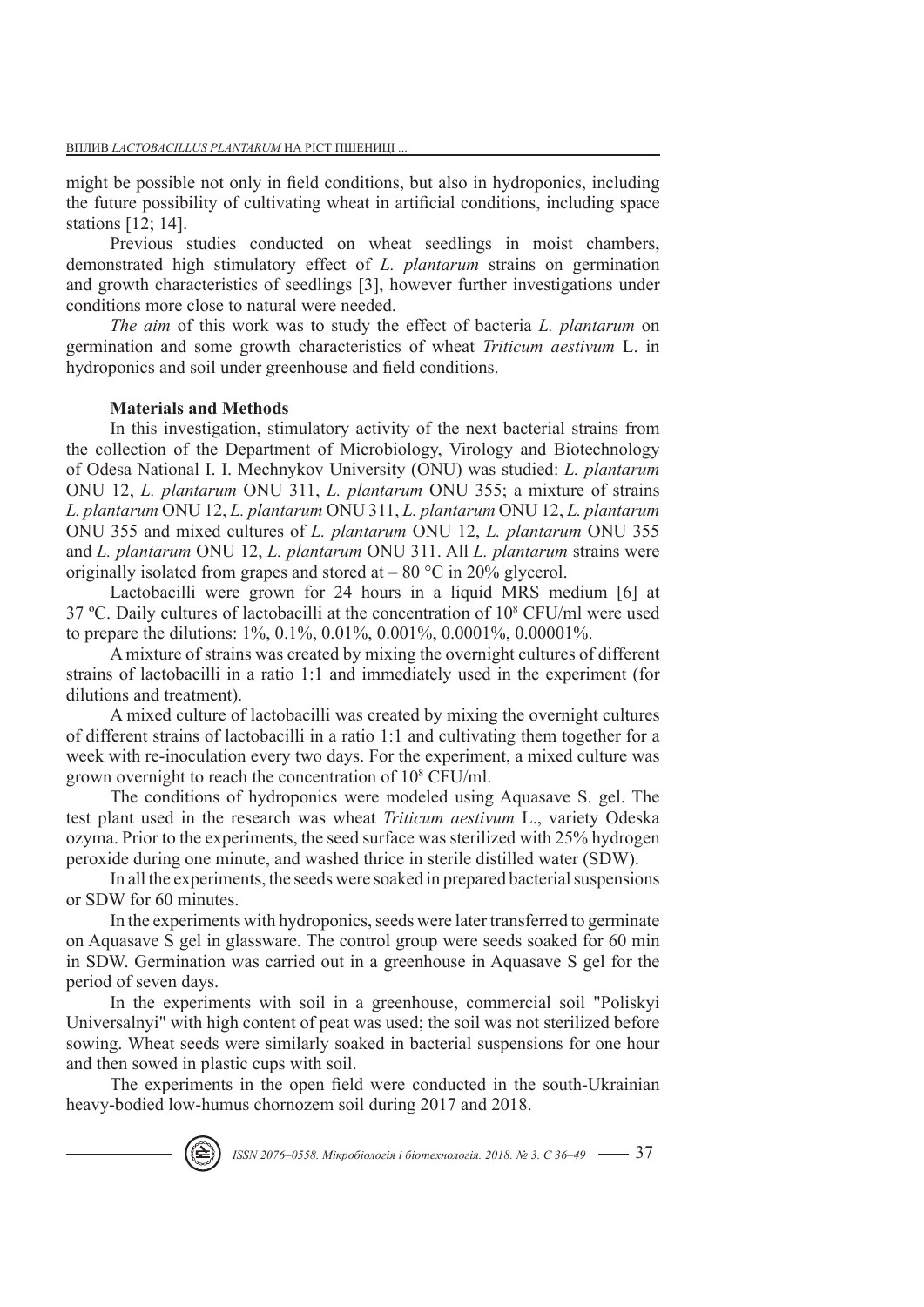In total, three independent experiments of each variant using 240–300 seeds were conducted. After seven days, the growth characteristics of seedlings were measured, namely - mean root length of seedlings and mean seedlings height [2]. Statistical analysis was carried out using the Excel package. The lengths of roots and seedlings were, as quantitative characteristics, expressed as a mean with 95% confidence interval; seed germination was, as a qualitative characteristic, expressed in percentage with the standard error. Significant differences between measurements of control and inoculated seedlings were identified in Student's t-test ( $P < 0.05$ ).

In order to study the ability of bacteria to form biofilms on plant root surface, the seven-day seedlings were washed from gel and soil in distilled water. The biofilm was fixed in 96% ethanol for 15 minutes and stained with 0.1% Acridine Orange solution for 10 minutes. Dyed seedlings were dried on a microscope slide and observed using PrimoStar PC microscope, Carl Zeiss, with x 600 magnification. Microscopy was performed on 10 samples of each variant, with 10 visual fields of each. The biofilms were photographed using Canon EOS 500D camera.

### **Results and Discussion**

The observations of wheat seed germination showed that individual strains of lactobacilli and their mixtures in most cases caused positive effect on germination, increasing the percent of germinated seeds in 6.0–40.0% (Table).

Under greenhouse conditions (both in hydroponics and soil), the effect of seed treatment with lactobacilli was higher due to absence of any additional nutrients in gels and peat soils used for germination of seeds. Metabolites of lactobacilli, dead cells, and residues of the culture medium in which bacteria were cultivated played the role of organic component of the germination substrate.

Stable increasing in germination following treatment with bacteria at all concentrations was observed using the mixtures and mixed cultures of lactobacilli. Consequently, the best combinations were selected and used for the open field experiments – the mixtures of strains *L. plantarum* ONU 12 + *L. plantarum* ONU 311 and *L. plantarum* ONU 12 + *L. plantarum* ONU 355.

In the open field, seed germination in control was higher (22%) than in gel and in peat soil under greenhouse conditions. This is due to the rich composition of organic and inorganic components of the south-Ukrainian heavy-bodied low-humus chornozem of the Odesa region. However, the treatment of seeds with lactobacilli also increased germination in 6–8%. The best concentrations were 0.1–0.01% for *L. plantarum* ONU 12 + *L. plantarum* ONU 311 and 1.0–0.01% for *L. plantarum*  ONU 12 + *L. plantarum* ONU 355.

Inoculation with mixtures and mixed cultures of lactobacilli also improved some morphometric characteristics of seedlings in gel. There was a significant increase in mean height of seedlings – following treatment with a mixed culture and a mixture of strains *L. plantarum* ONU  $12 + 311$  in 37.0–38.1%, and by combinations *L. plantarum* ONU 12 + 355 – in 36.2–41.0% (Fig. 1).

The length of roots of wheat seedlings was the highest as a result of treatment with mixed culture ONU  $12 + 311$ , which yielded 34.1% increase compared to the control, and mixed culture *L. plantarum* ONU 12 + 355 – 2,4-fold increase (Fig. 2).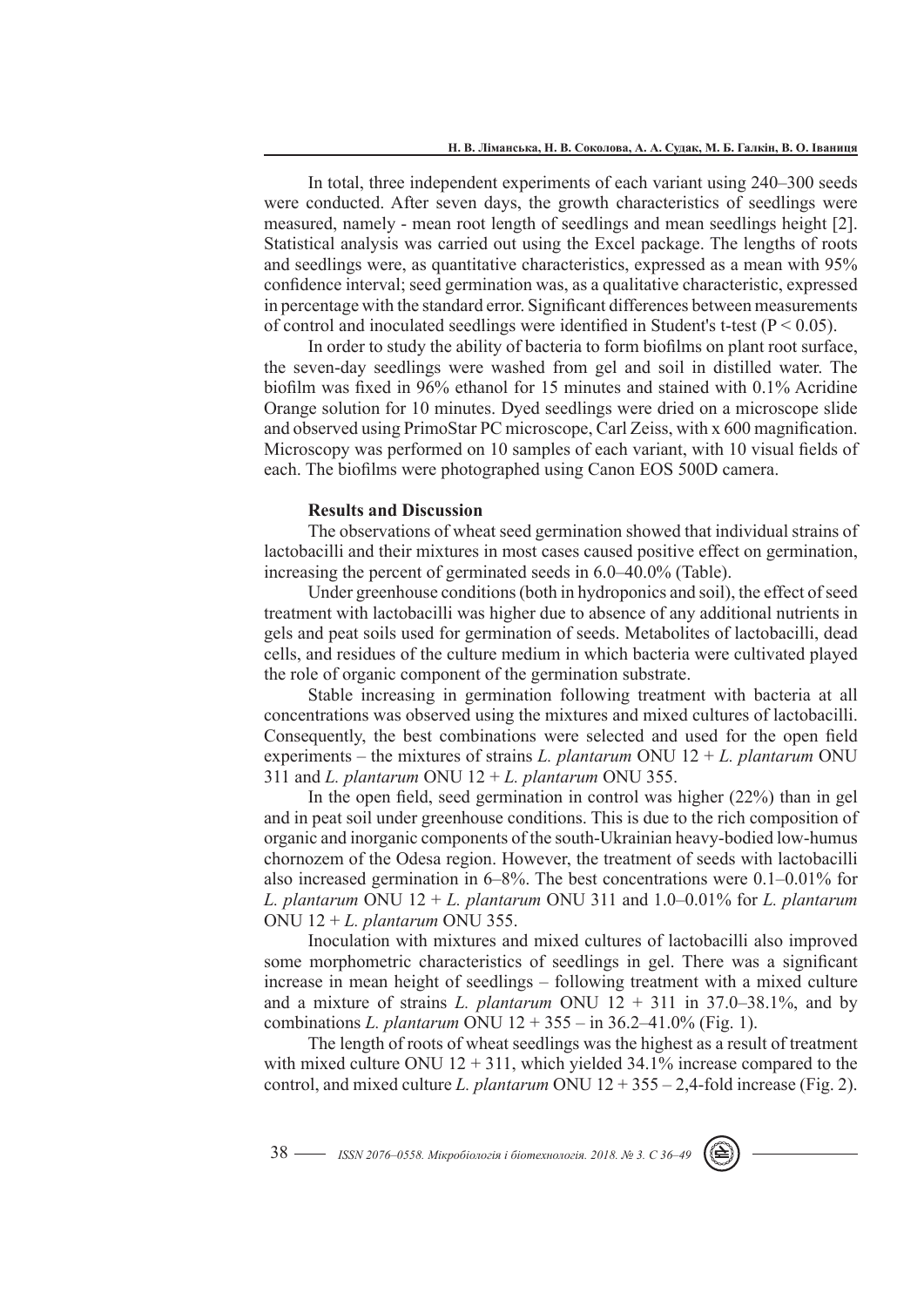Table

| <b>Conditions</b>                | <b>Strain</b>                  | Final concentration of overnight cultures of lactobacilli |                  |                 |                 |                 |
|----------------------------------|--------------------------------|-----------------------------------------------------------|------------------|-----------------|-----------------|-----------------|
| of planting                      |                                | $1\%$                                                     | 0.1%             | 0.01%           | 0.001%          | $0.0001\%$      |
| Hydroponics                      | <b>ONU12</b>                   | $60.0 \pm 2.5$                                            | $80.0 \pm 2.1*$  | $70.0 \pm 2.4*$ | $60.0 \pm 2.5$  | $60.0 \pm 2.5$  |
|                                  | <b>ONU 311</b>                 | $78.0 \pm 2.1*$                                           | $90.0 \pm 1.5*$  | $90.0 \pm 1.5*$ | $90.0 \pm 1.5*$ | $60.0 \pm 2.5$  |
|                                  | <b>ONU 355</b>                 | $87.0 \pm 1.5*$                                           | $60.0 \pm 2.5$   | $70.0 \pm 2.4*$ | $60.0 \pm 2.5$  | $80.0 \pm 2.1*$ |
|                                  | $12 + 311$<br>mixture          | $70.0 \pm 2.4*$                                           | $100*$           | $90.0 \pm 1.5*$ | $80.0 \pm 2.1*$ | 75.0±2.4*       |
|                                  | $12 + 355$<br>mixture          | $90.0 \pm 1.5*$                                           | $70.0 \pm 2.4*$  | $80.0 \pm 2.1*$ | $80.0 \pm 2.1*$ | $90.0 \pm 1.5*$ |
|                                  | $12 + 311$<br>mixed<br>culture | $80.0 \pm 2.1$                                            | $80.0 \pm 2.1*$  | $70.0 \pm 2.4*$ | $80.0 \pm 2.1*$ | $78.0 \pm 2.1*$ |
|                                  | $12 + 355$<br>mixed<br>culture | $80.0 \pm 2.1*$                                           | $80.0 \pm 4.4*$  | $80.0 \pm 4.4*$ | 70.0±2.4*       | 78.0±2.1*       |
|                                  | control                        | $60.0 \pm 2.5$                                            |                  |                 |                 |                 |
| Soil under greenhouse conditions | <b>ONU12</b>                   | $75.0 \pm 3.0*$                                           | $70.0 \pm 3.2*$  | $72.0 \pm 2.3*$ | $85.0 \pm 3.4*$ | $75.0 \pm 1.2*$ |
|                                  | <b>ONU 311</b>                 | $80.0 \pm 2.4*$                                           | $85.0 \pm 1.1*$  | $81.0 \pm 1.8*$ | $82.0 \pm 3.1*$ | $80.0 \pm 4.1*$ |
|                                  | <b>ONU 355</b>                 | $65.0 \pm 2.2$                                            | $68.0 \pm 1.6$   | $62.0 \pm 2.4$  | $75.0 \pm 3.0*$ | 78.0±1.2*       |
|                                  | $12 + 311$<br>mixture          | $75.0 \pm 1.5*$                                           | $78.0 \pm 5.1*$  | $76.0 \pm 2.2*$ | $80.0 \pm 2.8*$ | $86.0 \pm 4.3*$ |
|                                  | $12 + 355$<br>mixture          | $67.0 \pm 2.2$                                            | $77.0 \pm 1.7*$  | $86.0 \pm 2.4*$ | $74.0 \pm 3.1*$ | $88.0 \pm 1.5*$ |
|                                  | $12 + 311$<br>mixed<br>culture | $68.0 \pm 3.1$                                            | $80.0 \pm 2.1*$  | $72.0 \pm 3.8*$ | $69.0 \pm 4.3$  | $75.0 \pm 1.4*$ |
|                                  | $12 + 355$<br>mixed<br>culture | 70.0±2.7*                                                 | $66.0 \pm 2.3$   | $71.0 \pm 2.4*$ | $82.0 \pm 1.3*$ | $88.0 \pm 2.6*$ |
|                                  | control                        | $60.0 \pm 3.4$                                            |                  |                 |                 |                 |
| Open field                       | $12 + 311$<br>mixture          | $84.0 \pm 3.2$                                            | $92.0 \pm 1.2^*$ | $88.0 \pm 1.4*$ | $84.0 \pm 1.6$  | $82.0 \pm 2.8$  |
|                                  | $12 + 355$<br>mixture          | $90.0 \pm 1.1*$                                           | $90.0 \pm 2.6*$  | $92.0 \pm 3.1*$ | $86.0 \pm 2.2$  | $84.0 \pm 1.9$  |
|                                  | control                        | $82.0 \pm 1.2$                                            |                  |                 |                 |                 |

## **Germination of wheat seeds following treatment with individual strains of** *L. plantarum*  **and their combinations (data estimated as %)**

Note:  $*$  values are significantly different from the control ones ( $P < 0.05$ ).

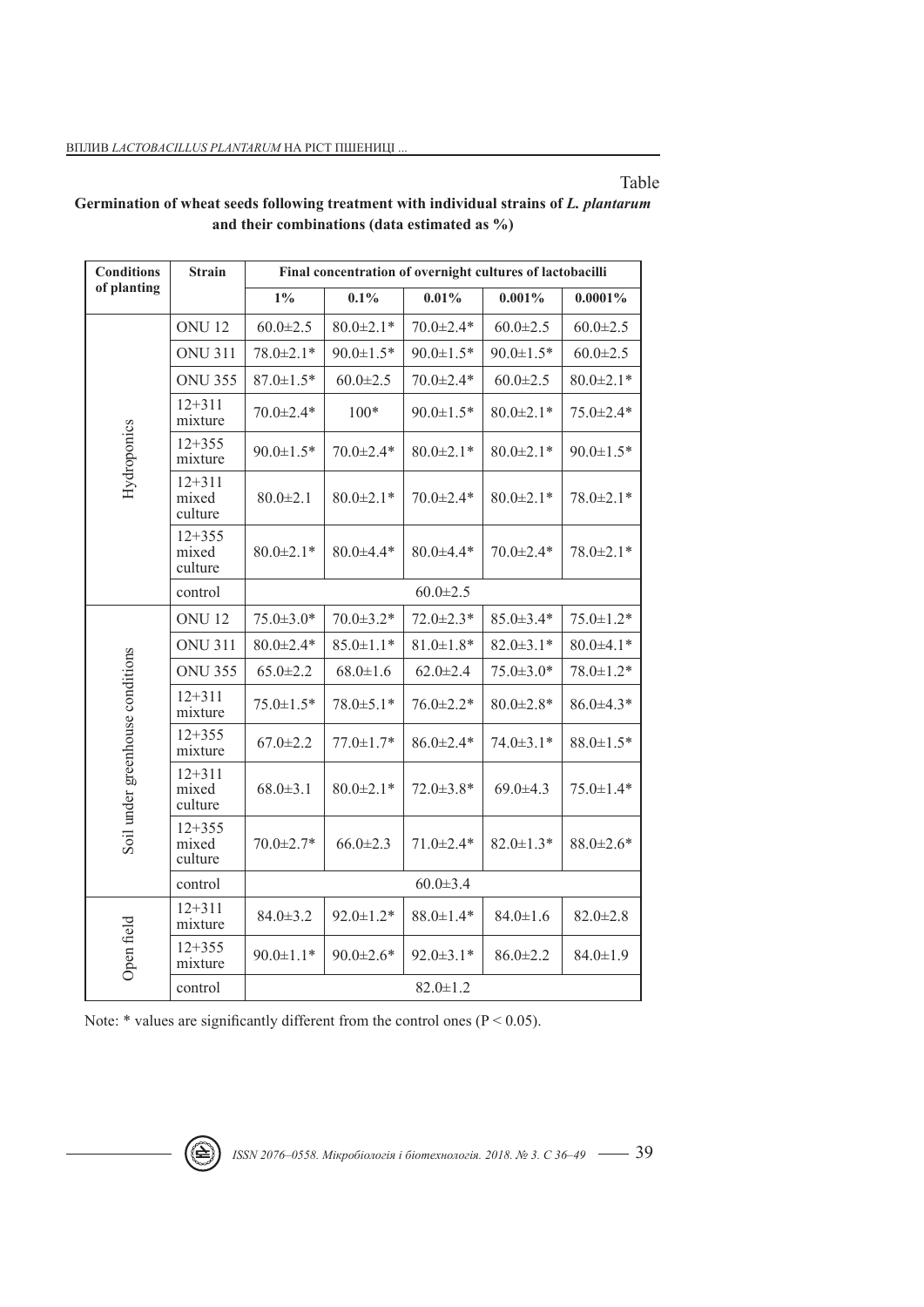

**Fig. 1. Mean height of wheat seedlings following treatment with mixtures and mixed cultures of lactobacilli in gel: \* values are significantly different from the control ones (P < 0.05)**



Mixture of *L. plantarum* ONU 12 + *L. plantarum* ONU 311

Mixed culture of *L. plantarum* ONU 12 + *L. plantarum* ONU 355



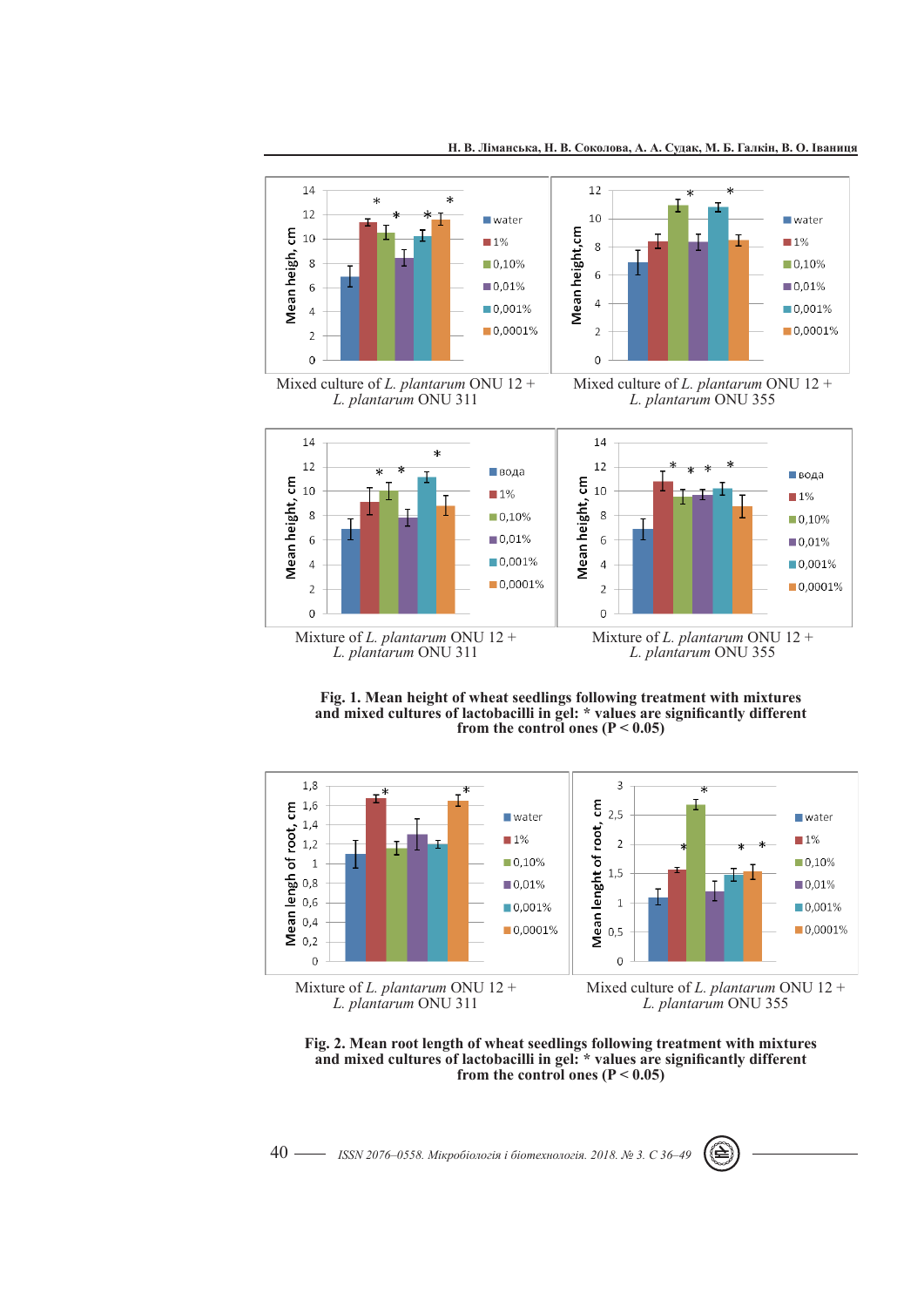Overall, different strains of lactobacilli and their combinations positively influenced the growth of wheat seedlings in gel, causing increase in seedlings height in 36.2–41.0%, and the mean length of the roots increased in 2.4 times. As a rule, the best effect was observed at the concentration of 1.0–0.001%, that is, bacterial suspensions with  $10<sup>6</sup>-10<sup>3</sup>$  CFU/ml.

In peat soil under greenhouse conditions, the mean length of seedlings after the treatment with the mixture of strains *L. plantarum* ONU 12 + 311 increased in 8.4–20.4%, with mixed culture of *L. plantarum* ONU 12 + 311 – in 6.8–15.9%, with mixed culture of *L. plantarum* ONU  $12 + 355 -$  in  $4.6 - 17.6\%$  (Fig. 3). For the mixed culture of *L. plantarum* ONU  $12 + 355$  dilutions in the range of 0.001–0.0001% (103 –10<sup>2</sup> CFU/ml) yielded better results, and mixed culture of *L. plantarum* ONU  $12 + 311$  at all concentrations increased the mean root length. In case of mixtures, the results varied depending on both the combination of lactobacilli and their concentration (Fig. 3).



Mixed culture of *L. plantarum* ONU 12 + *L. plantarum* ONU 311

Mixed culture of *L. plantarum* ONU 12 + *L. plantarum* ONU 355



*L. plantarum* ONU 355



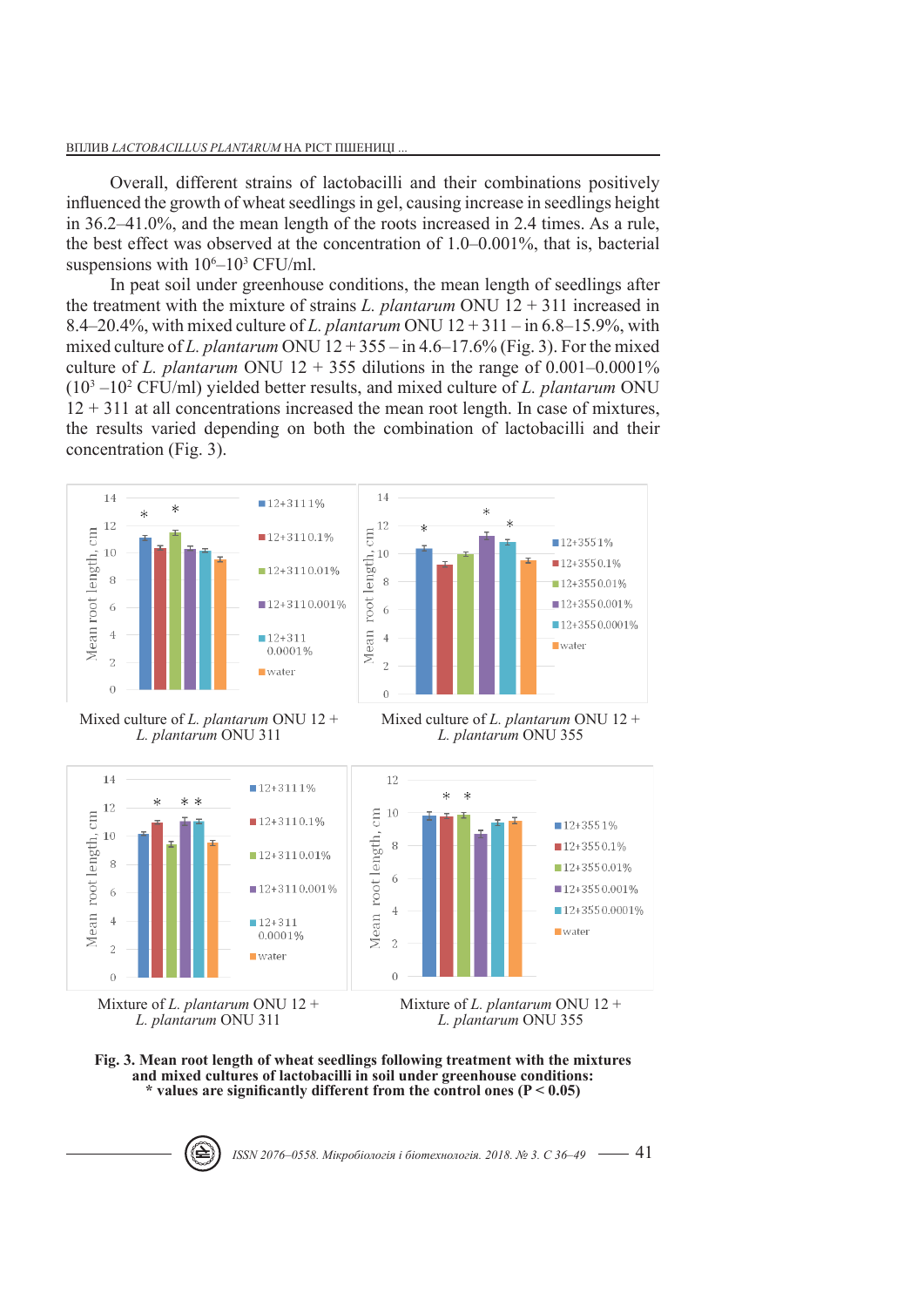Treatment with bacterial suspensions also had a significant effect on average seedlings height (Fig. 4).





Mixed culture of *L. plantarum* ONU 12 + *L. plantarum* ONU 311





Mixture of *L. plantarum* ONU 12 + *L. plantarum* ONU 311

Mixture of *L. plantarum* ONU 12 + *L. plantarum* ONU 355



Treatment with the mixture and mixed culture of *L. plantarum* ONU 12 + 311 increased the mean seedlings height in  $6.6 - 21.5\%$ , and inoculation of seeds with the mixture of strains *L. plantarum* ONU 12 + 355 yielded a 12.0–22.8% increase (Fig. 4). The highest values were observed at concentrations 1.0–0.01% (from 106 to 104 CFU/ml).

In the open field, the influence of lactobacilli was slightly different, namely while all concentrations of both mixtures positively influenced the mean root length (Fig. 5), mixture of *L. plantarum* ONU 12 + 311 at the concentration of 1% had an inhibitory effect on the seedlings height (Fig. 6).

This fact probably could be explained by overproduction of phytohormones by the mixture of lactobacilli strains in soil and direct interaction with soil microbiota. Other concentrations of inoculums increased the average height of seedlings in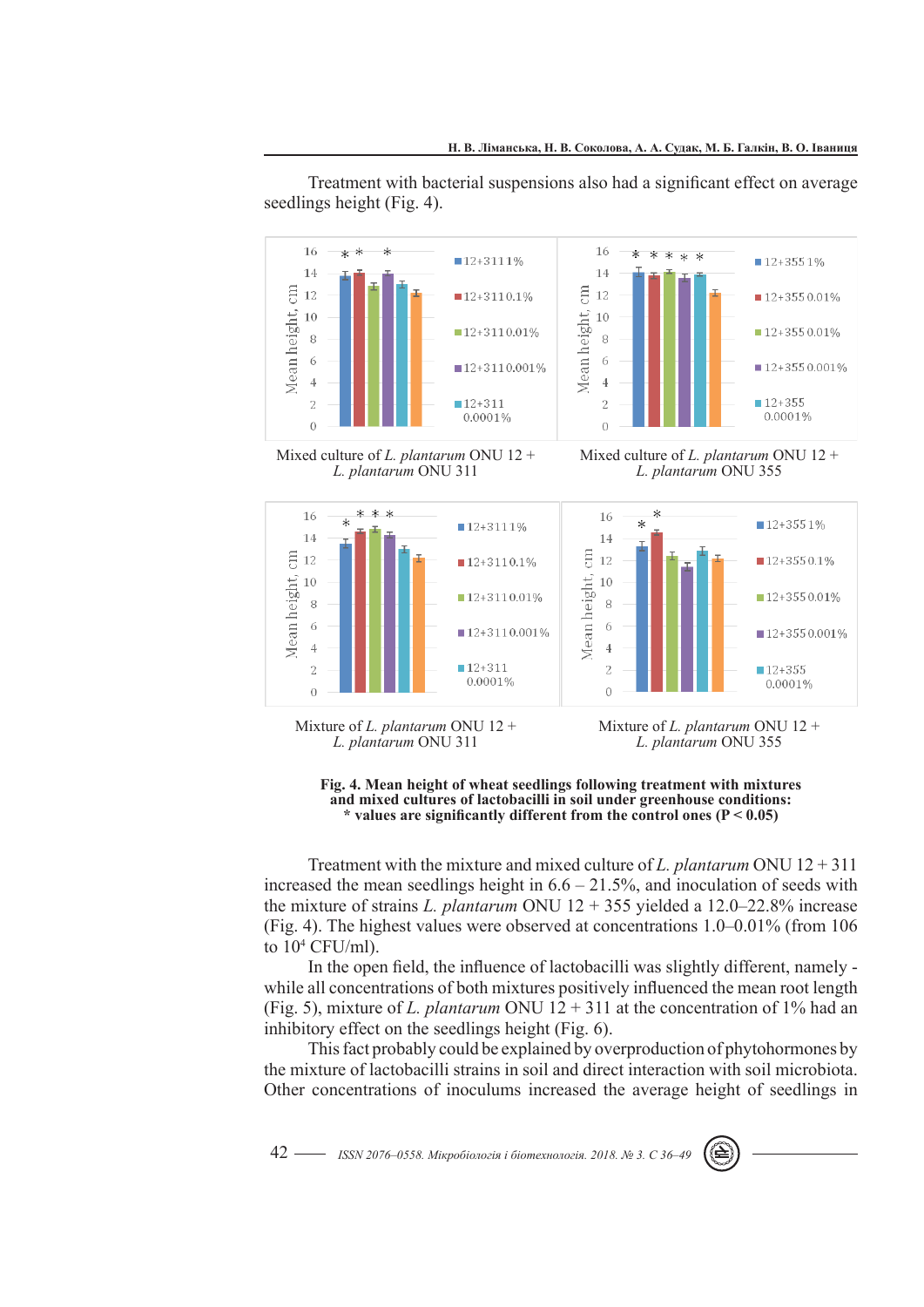





**Fig. 6. Mean height of wheat seedlings following treatment with the mixtures and mixed cultures of lactobacilli in the open field: \* values are significantly different from the control ones (P < 0.05)**

8.0–17.9%, and the length of the roots – in 15.7–64.5% with the best concentrations ranging from 0.1–0.001% (104 –10<sup>2</sup> CFU/ml) (Fig. 6).

In general, the obtained data indicate that, in order to improve growth characteristics of wheat seedlings in the open field, lower concentrations of lactobacilli suspensions are sufficient than for greenhouse conditions and hydroponics.

The bacteria of both mixed cultures of *L. plantarum* ONU  $12 + L$ . *plantarum* ONU 355 and *L. plantarum* ONU 12 + *L. plantarum* ONU 311 were able to form biofilms on roots of wheat seedlings. The biofilms consisted of well-developed microcolonies and matrix, lacked gaps and occasionally had slight ruptures (Fig. 7).

The results obtained from using mixed cultures of *L. plantarum* strains ONU 12 + *L. plantarum* ONU 355 and *L. plantarum* ONU 12 + *L. plantarum* ONU 311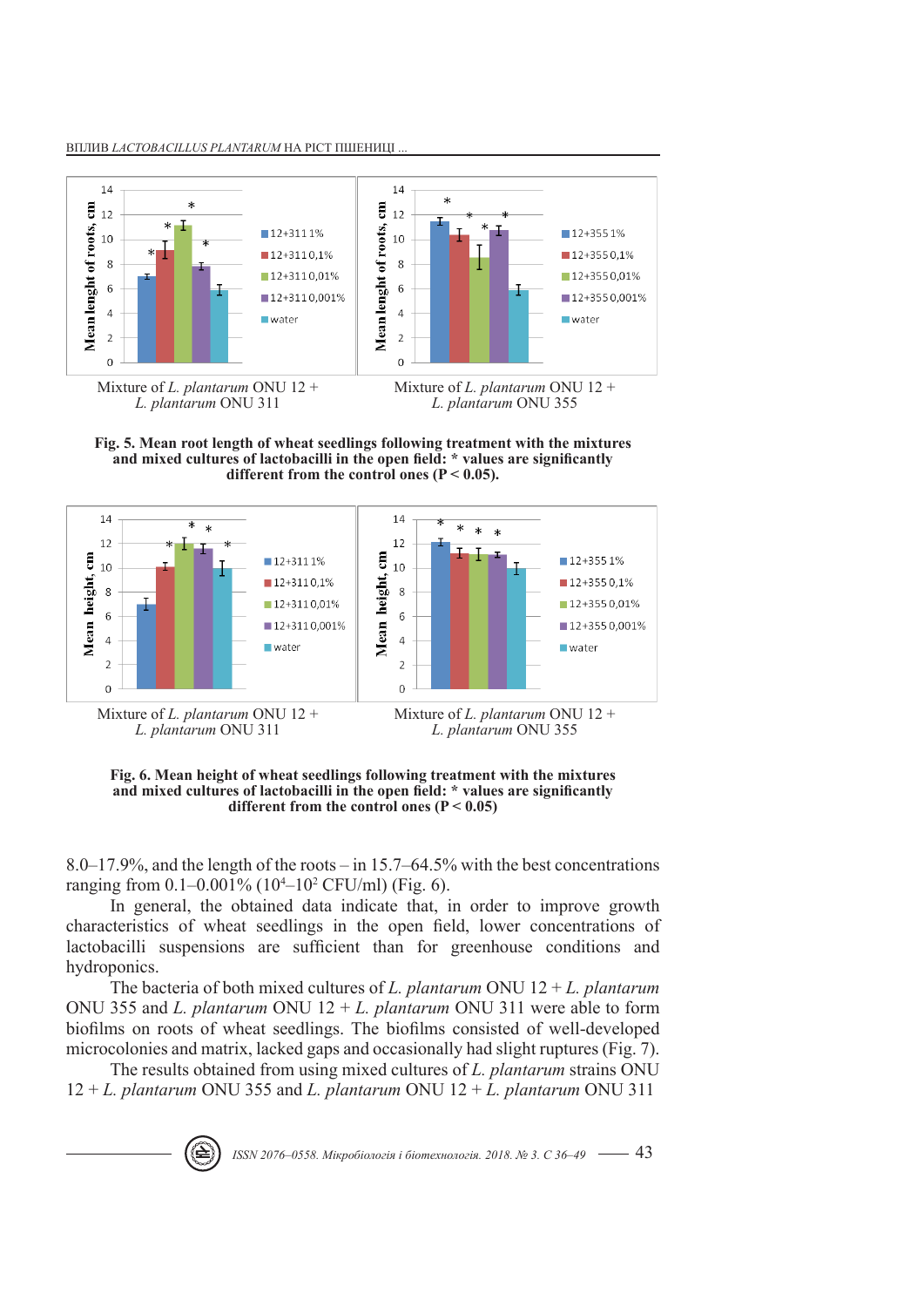**Н. В. Ліманська, Н. В. Соколова, А. А. Судак, М. Б. Галкін, В. О. Іваниця**



**Fig. 7. Colonization of roots of the seedlings by mixed cultures of** *L. plantarum* **ONU 12+311 (А) and** *L. plantarum* **ONU 12+355 (В, С) (х600)**

for treatment of wheat seeds indicate that one hour is sufficient time for lactobacilli to attach to seeds and consequently colonize the seed surface.

High increase in morphological characteristics of plants indicates the stimulatory potential of the studied strains of lactobacilli, which could be explained by the synthesis of auxin hormones or their precursors, as described in the literature [7].

Treatment with lactobacilli improved germination of wheat seeds in 10.0– 40.0% in hydroponics and in soil under greenhouse conditions, and in 6.0–8.0% in the open field. Under the influence of the mixtures of *L. plantarum* ONU 12 + *L. plantarum* ONU 311 and *L. plantarum* ONU 12 + *L. plantarum* ONU 355, mean height of seedlings increased in 34.2–41.0% in hydroponics, in 6.6– 22.8% in soil under greenhouse conditions, and in 8.0–17.9% in the open field. Following treatment with lactobacilli, the increase in mean root length of wheat seedlings ranged from 34.1% to 2.4 times in hydroponics, from 6.8 to 20.4% in soil under greenhouse conditions, and from 15.7 to 64.5% in the open field. The best concentrations of bacterial mixtures for seed treatment with subsequent germination in hydroponics and soil were  $10<sup>3</sup>-10<sup>6</sup>$  CFU/ml, and for open field conditions –  $10^2 - 10^4$  CFU/ml. Bacteria of *L. plantarum* mixture of ONU  $12 + L$ . plantarum of ONU 311 and *L. plantarum* of ONU 12 + *L. plantarum* of ONU 355 formed developed biofilm on roots of wheat seedlings. Thus, for stimulation of wheat growth mixtures *L. plantarum* ONU 12 + *L. plantarum* ONU 311 and *L. plantarum*  ONU 12 + *L. plantarum* ONU 355 should be used with the best concentrations of bacterial mixtures for seed treatment with subsequent germination in hydroponics and soil  $10<sup>3</sup>-10<sup>6</sup>$  CFU/ml, and for open field conditions  $-10<sup>2</sup>-10<sup>4</sup>$  CFU/ml.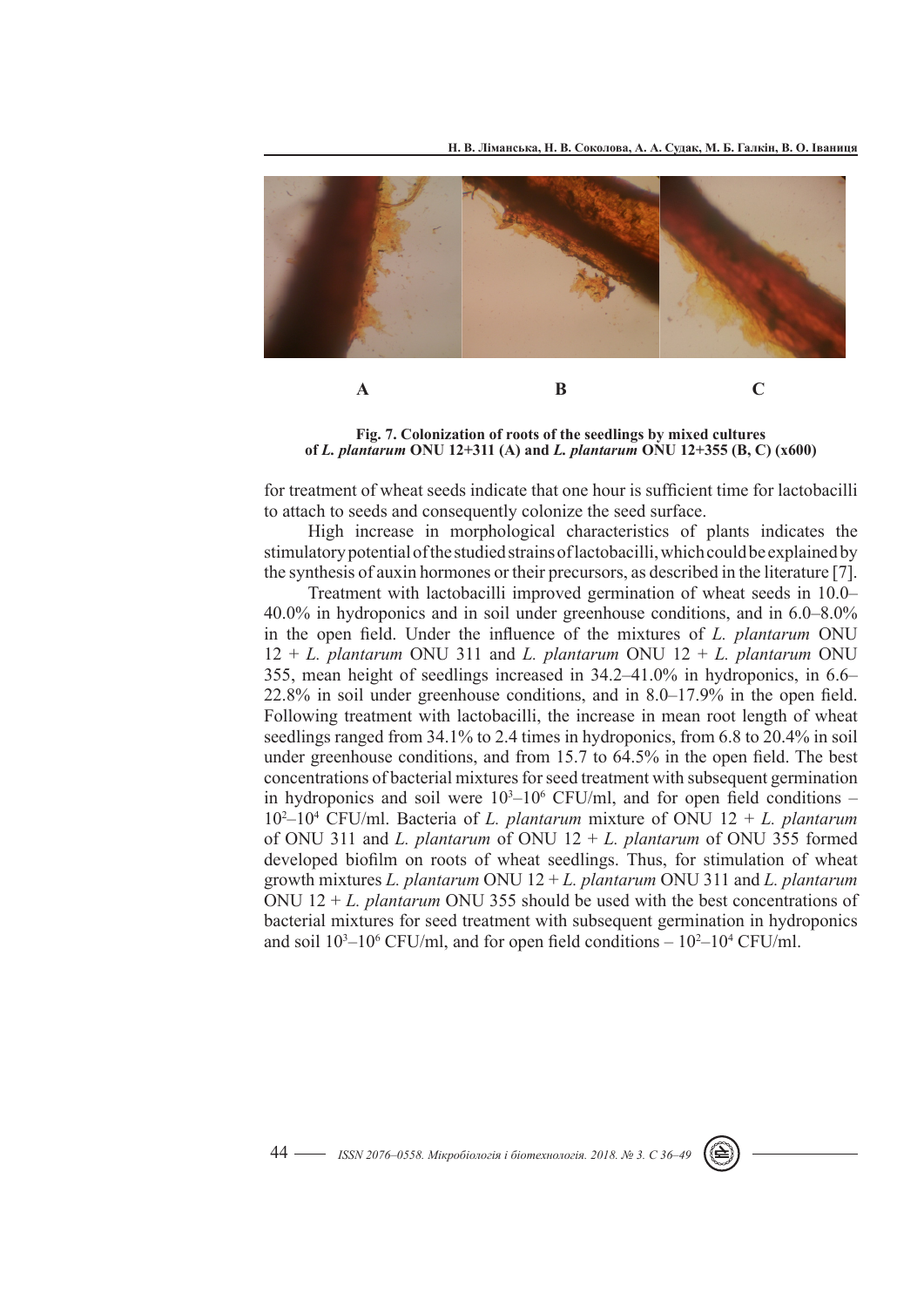### **Н. В. Ліманська, Н. В. Соколова, А. А. Судак, М. Б. Галкін, В. О. Іваниця**

Одеський національний університет імені І. І. Мечникова, вул. Дворянська, 2, Одеса 65082, Україна, e-mail: limanska@gmail.com

# **ВПЛИВ** *LACTOBACILLUS PLANTARUM* **НА РІСТ ПШЕНИЦІ НА ГІДРОПОНІЦІ ТА У ҐРУНТІ**

#### **Реферат**

*Мета. Вивчити вплив L. plantarum на проростання і деякі ростові характеристики пшениці Triticum aestivum L. в умовах гідропоніки, ґрунту у теплиці та відкритого ґрунту. Методи. Використовували окремі штами L. plantarum, їх суміші у співвідношенні 1:1, приготовлені безпосередньо перед експериментом, а також змішані культури бактерій цих штамів, які культивували разом щонайменше протягом тижня з пересівами кожні два дні. Насіння перед висівом інокулювали різними розведеннями добових культур лактобацил (1%, 0,1%, 0,01%, 0,001%, 0,0001%, 0,00001%) впродовж години. Розраховували середні значення, стандартні похибки або довірчі інтервали таких показників, як схожість насіння, довжина коренів та висота паростків. Результати. За обробки бактеріями окремих штамів L. plantarum ОНУ 12, L. plantarum ОНУ 311, L. plantarum ОНУ 355, їх змішаними культурами та сумішами спостерігалося покращення схожості на 6,0–40,0% в залежності від умов пророщування та концентрації інокулюму. Для умов гідропоніки та закритого ґрунту найкращими концентраціями інокулюмів*  були 10<sup>3</sup>–10<sup>6</sup> КУО/мл, а для умов відкритого ґрунту – 10<sup>2</sup>–10<sup>4</sup> КУО/мл. Бак*терії сумішей і змішаних культур L. plantarum ОНУ 12 і L. plantarum ОНУ 311 та L. plantarum ОНУ 12 і L. plantarum ОНУ 355 утворювали розвинену біоплівку на коренях сіянців пшениці. Середня висота паростків збільшувалася на 8,0–41,0%, а довжина коренів – у 2,4 рази у випадку росту на гідропоніці та на 6,8–64,5% в умовах ґрунту. Висновок. Бактерії сумішей бактерій L. plantarum ОНУ 12 і L. plantarum ОНУ 311 та L. plantarum ОНУ 12 і L. plantarum ОНУ 355 здатні стимулювати пророщування насіння і ріст рослин пшениці та можуть бути застосовані для розробки рістстимулювальних мікробних препаратів.* 

*Ключові слова: Lactobacillus plantarum, біоплівка, інокулюм, пшениця, ростові характеристики, гідропоніка.*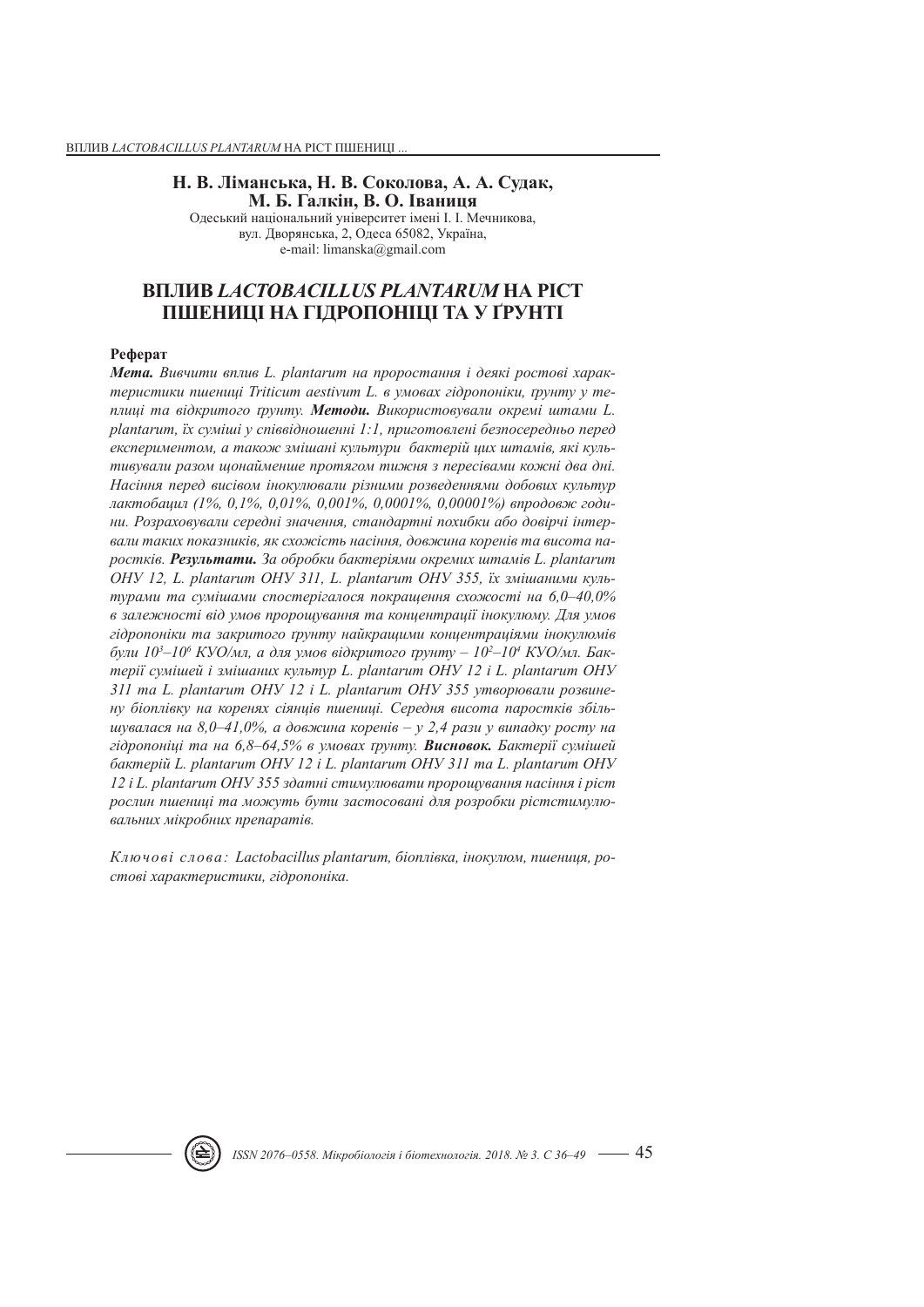## **Н. В. Лиманская, Н. В. Соколова, А. А. Судак, Н. Б. Галкин, В. А. Иваныця**

Одесский национальный университет имени И. И. Мечникова, ул. Дворянская, 2, Одесса 65082, Украина, e-mail: limanska@gmail.com

# **ВЛИЯНИЕ** *LACTOBACILLUS PLANTARUM* **НА РОСТ ПШЕНИЦЫ НА ГИДРОПОНИКЕ И В ПОЧВЕ**

#### **Реферат**

*Цель. Изучить влияние L. plantarum на проростание и некоторые ростовые характеристики пшеницы Triticum aestivum L. в условиях гидропоники, почвы в теплице и в открытом грунте. Методы. Использовали отдельные штаммы L. plantarum, их смеси в соотношении 1:1, приготовленные непосредственно перед экспериментом, а также смешанные культуры бактерий этих штаммов, которые культивировали вместе, по меньшей мере неделю с пересевами каждые два дня. Семена перед высевом инокулировали разными разведениями суточных культур лактобацилл (1%, 0,1%, 0,01%, 0,001%, 0,0001%, 0,00001%) в течение одного часа. Рассчитывали средние значения, стандартные ошибки или доверительные интервалы таких показателей, как всхожесть семян, длина корней и высота проростков. Результаты. При обработке бактериями отдельных штаммов L. plantarum ОНУ 12, L. plantarum ОНУ 311, L. plantarum ОНУ 355, их смешанными культурами и смесями, наблюдалось улучшение всхожести на 6,0–40,0% в зависимости от условий проращивания и концентрации инокулюма. Для условий гидропоники и закрытого грунта наилучшими концентрациями инокулюмов были 103 –106 КОЕ/мл, а для условий открытого грунта – 102 –104 КОЕ/мл. Бактерии смесей и смешанных культур L. plantarum ОНУ 12 и L. plantarum ОНУ 311, L. plantarum ОНУ 12 и L. plantarum ОНУ 355 формировали развитую биоплёнку на корнях сеянцев пшеницы. Средняя высота проростков увеличивалась на 8,0–41,0%, а длина корней – в 2,4 раза в случае роста на гидропонике и на 6,8–64,5% в условиях грунта. Вывод. Бактерии смесей L. plantarum ОНУ 12 и L. plantarum ОНУ 311, L. plantarum ОНУ 12 и L. plantarum ОНУ 355 способны стимулировать прорастание семян и рост растений пшеницы, и быть применены для разработки ростстимулирующих микробных препаратов.* 

*Ключевые слова: Lactobacillus plantarum, биоплёнка, инокулюм, пшеница, ростовые характеристики, гидропоника.*

## **References**

1. *Василюк О. М., Коваленко Н. К., Гармашева І. Л.* Антагоністичні властивості штамів *Lactobacillus plantarum,* ізольованих із традиційних ферментованих продуктів України // Мікробіологічний журнал. – 2014. – Т. 76, № 3. – С. 24–30.

2. ДСТУ 4138-2002 Насіння сільськогосподарських культур. Методи визначення якості. – К.: Держпоживстандарт України, 2003. – 170 с.

3. *Мерліч А. Г., Ліманська Н. В., Жунько І. Д., Бабенко Д. О.* Вплив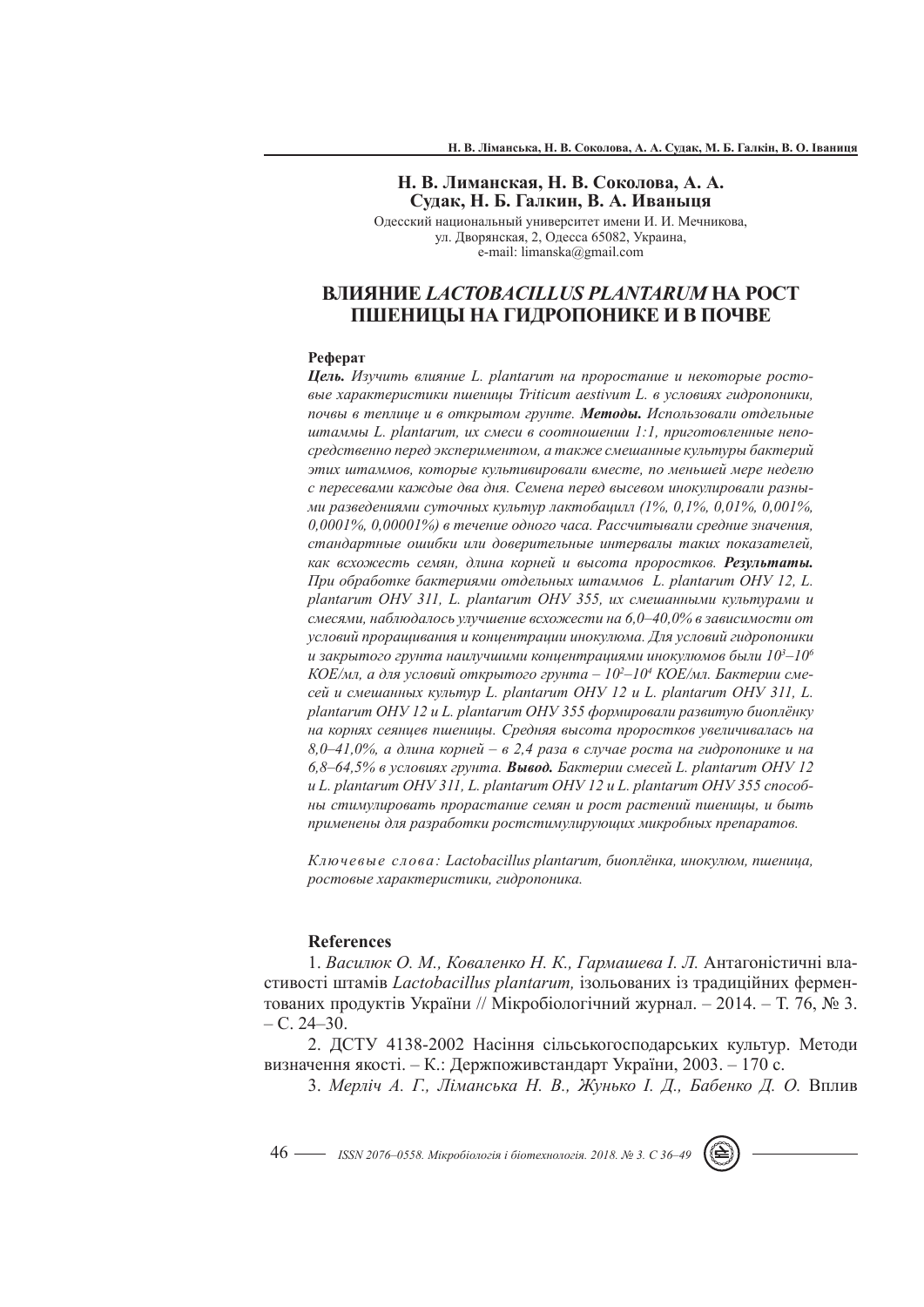*Lactobacillus plantarum* та *Вacillus аtrophaeus* на проростання насіння та ріст проростків пшениці // Мікробіологія і біотехнологія – 2017. – № 1. – С. 36–47.

4. *Ржевская В. С., Отурина И. П., Теплицкая Л. М.* Изучение биологических свойств штаммов молочнокислых бактерий // Ученые записки Таврического национального университета им. В. И. Вернадского, Серия "Биология, химия". – 2014. – Т. 27, № 1. – C. 145–160.

5. *Corsetti A., Gobbetti M., Rossi J., Damiani P.* Antimould activity of sourdough lactic acid bacteria: identification of a mixture of organic acids produced by *Lactobacillus sanfrancisco* //Appl Microbiol Biotechnol. – 1998. – Vol. 50. – P. 253–256.

6. *De Man J. C., Rogosa M., Sharpe M. E.* A medium for the cultivation of lactobacilli // J ApplBacteriol – 1960. – № 23. – P. 130–135.

7. *Goffin P., de Bunt B., Giovane M., Leveaue J.H.J., Hoppener-Ogawa S., Teusink B., Hugenholtz J.* Understanding the physiology of *Lactobacillus plantarum*  at zero growth // Molecular Systems Biology. – 2010. – Vol. 6, № 431. doi: 10.1038/ msb.2010.67.

8. *Higa T., Kinjo S.* Effect of lactic acid fermentation bacteria on plant growth and soil humus formation. In: Proceedings of 1<sup>th</sup>Int. Conf. On Kyusei Nature Farming, KhonKaen, Thailand, 1989. – P. 13–16.

9. *Hoda A.H., Yomna A.M., Shadia M.A.-A.In vivo* efficacy of lactic acid bacteria in biological control against *Fusarium oxysporum* for protection of tomato plant // Life Science J. – 2011. – Vol. 8. – P. 462–468.

10. *Limanska N., Ivanytsia T., Basiul O., Krylova K., Biscola V., Chobert J. M., Haertlé T.* Effect of *Lactobacillus plantarum* on germination and growth of tomato seedlings // Acta physiologiae plantarum.– 2013. – No. 35, Vol. 5. – P. 1587–1595.

11. *Lutz M. P., Michel V., Martinez C., Camps C.* Lactic acid bacteria as biocontrol agents of soil-born pathogens. Biological control of fungal and bacterial plant pathogens // IOBC-WPRS Bulletin. – 2012. – Vol. 78. – Р. 285–288.

12. *Mackowiak C. L., Owens L. P., Hinkle C. R.* Continuous hydroponic wheat production using a recirculating system // NASA Technical Memorandum. -NASA Biomedical operations and research office, Kennedy Space Center, Florida, USA, 1989. – 60 p.

13. *Narasimha M., Malini M., Savitha J. and Srinivas C.* Lactic acid bacteria (LAB) as plant growth promoting bacteria (PGPB) for the control of wilt of tomato caused by *Ralstonia solanacearum* // Pest Management in Horticultural Ecosystems.  $-2012. - V. 18, N<sub>2</sub> 1. - P. 60-65.$ 

14. *Page V., Feller U.* Selection and hydroponic growth of bread wheat cultivars for bioregenerative life support systems // Advances in space research. – 2013. – Vol. 52, № 3. – P. 586–546.

15. *Primavesi A. M.* Effect of *Lactobacillus* inoculants, organic amendments and mineral elements on yield of onion and field bean // Proc. of 4<sup>th</sup> Int. Conf. on Kyusei Nature Farming, Paris, France, 1995. – P. 154–158.

16. *Trias R., Baneras L., Montesinos E., Badosa E.* Lactic acid bacteria from fresh fruit and vegetables as biocontrol agents of phytopathogenic bacteria and fungi // International Microbiology. – 2008. – Vol. 11. – P. 231–236.

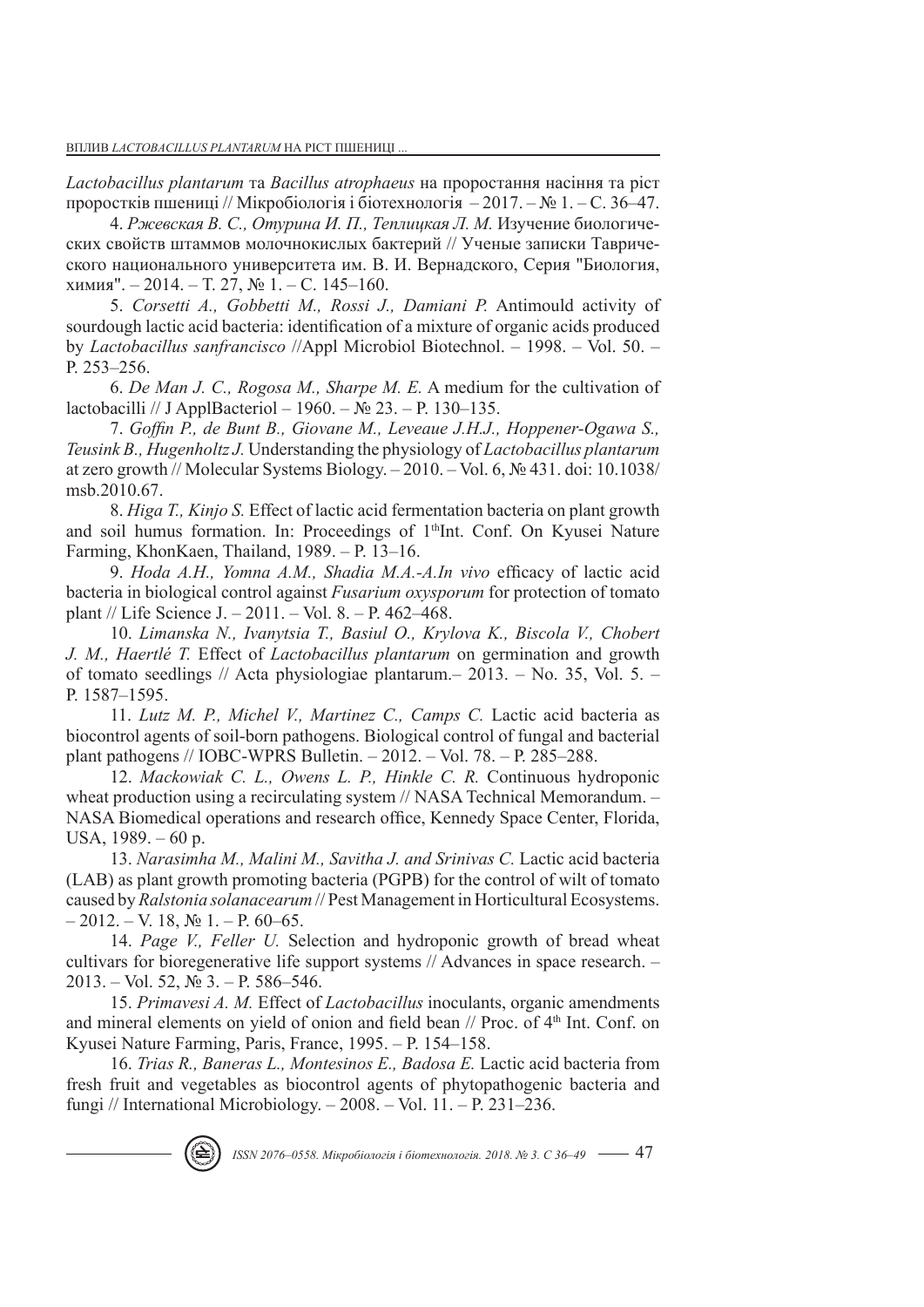### **References**

1. Vasyliuk OM, Kovalenko NK, Garmasheva IL. Antagonistichni vlastyvosti shtamiv *Lactobacillus plantarum* isoliovanykh z tradiziinikh fermentovanih produktiv Ukrainy. Journal of Microbiology. 2014. 76: 24 – 30 (in Ukrainian).

2. DSTU 4138-2002 Nasinnia silskogospodarskikh kultur. Metody vyznachennia iakosti. 2003. Kyiv: Derzhpozhivstanart Ukraini: 170 (in Ukrainian).

3. Merlich AG, Limanska NV, Zhunko ID, Babenko DO. Effect of L*actobacillus plantarum* and *Вacillus аtrophaeus* on germination of wheat seeds and seedlings growth. Microbiology and Biotechnology. 2017. 1:  $36 - 47$  (in Ukrainian).

4. Rzhevskaia VS, Oturina IP, Teplitskaia LM. Izuchenie biologicheskikh svoistv shtammov molochnokislikh bakterii. Uchenye zapiski Tavricheskoho natsyonalnoho universiteta im. V.I. Vernadskoho, Seriia "Biolohiia, khimiia". 2014. 27: 145 – 160 (in Ukrainian).

5. Corsetti A, Gobbetti M, Rossi J, Damiani P. Antimould activity of sourdough lactic acid bacteria: identification of a mixture of organic acids produced by *Lactobacillus sanfrancisco.* Appl Microbiol Biotechnol. 1998. 50: 253– 256.

6. De Man JC, Rogosa M, Sharpe ME. A medium for the cultivation of lactobacilli. J Appl Bacteriol. 1960. 23:130-135.

7. Goffin P, de Bunt B, Giovane M, Leveaue JHJ, Hoppener-Ogawa S, Teusink B, Hugenholtz J. Understanding the physiology of *Lactobacillus plantarum* at zero growth. Molecular Systems Biology. 2010. 6:431. doi: 10.1038/msb.2010.67.

8. Higa T, Kinjo S. Effect of lactic acid fermentation bacteria on plant growth and soil humus formation. In: Proceedings of 1<sup>th</sup> Int. Conf. On Kyusei Nature Farming, KhonKaen, Thailand, 1989: 13-16.

9. Hoda AH, Yomna AM, Shadia MA-A. *In vivo* efficacy of lactic acid bacteria in biological control against *Fusarium oxysporum* for protection of tomato plant. Life Science J. 2011. 8: 462–468.

10. Limanska N, Ivanytsia T, Basiul O, Krylova K, Biscola V, Chobert JM, Haertlé T. Effect of *Lactobacillus plantarum* on germination and growth of tomato seedlings. Acta physiologiae plantarum. 2013. 35:1587 – 1595.

11. Lutz MP, Michel V, Martinez C, Camps C. Lactic acid bacteria as biocontrol agents of soil-born pathogens. Biological control of fungal and bacterial plant pathogens. IOBC-WPRS Bulletin. 2012. 78: 285-288.

12. Mackowiak CL, Owens LP, Hinkle CR. Continuous hydroponic wheat production using a recirculating system. NASA Technical Memorandum. NASA Biomedical operations and research office, Kennedy Space Center, Florida, USA, 1989: 60 p.

13. Narasimha M, Malini M, Savitha J, Srinivas C. Lactic acid bacteria (LAB) as plant growth promoting bacteria (PGPB) for the control of wilt of tomato caused by *Ralstonia solanacearum.* Pest Management in Horticultural Ecosystems. 2012. 18:60–65.

14. Page V, Feller U. Selection and hydroponic growth of bread wheat cultivars for bioregenerative life support systems. Advances in space research. 2013. 52: 586 – 546.